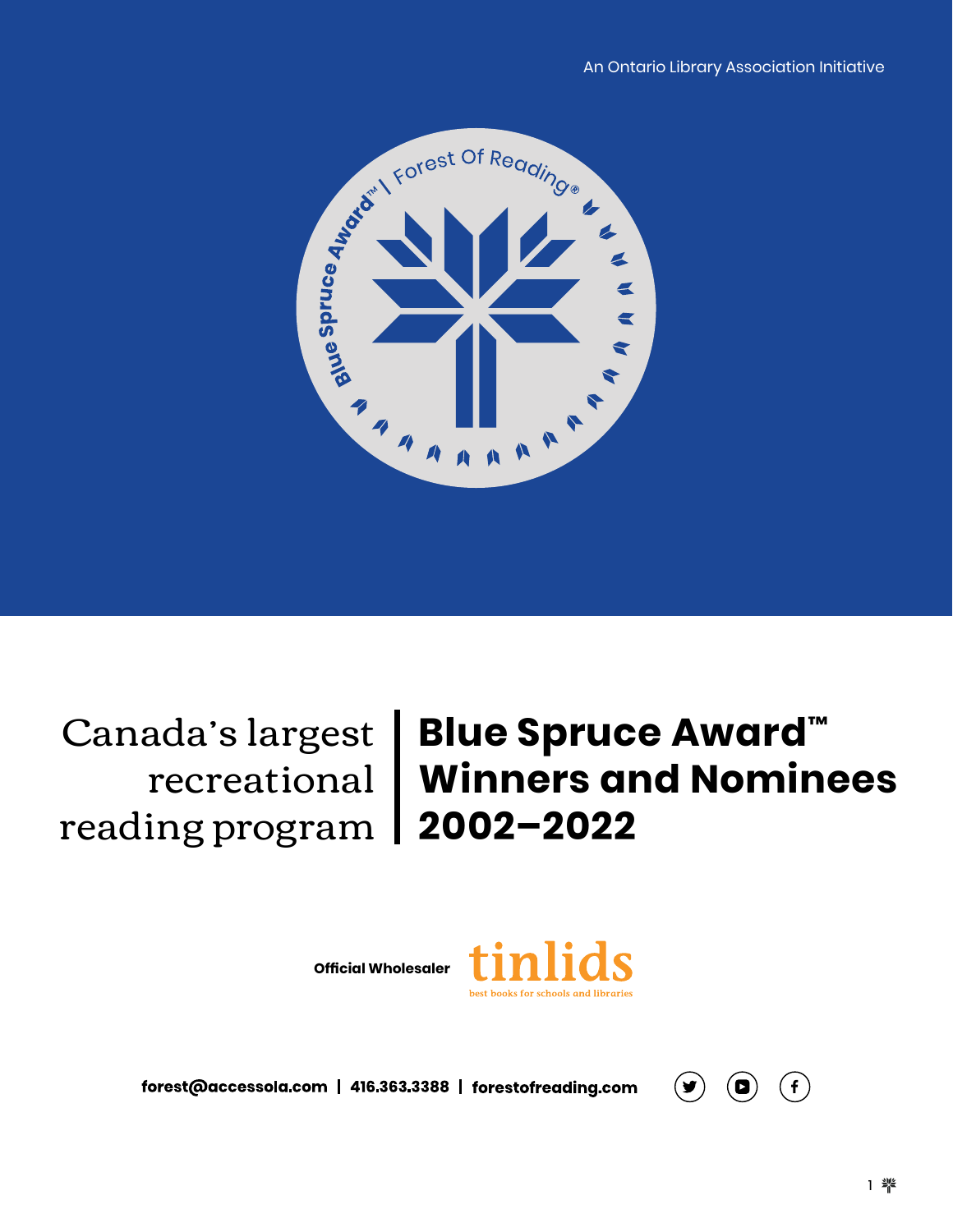#### **48 Grasshopper Estates**

Sara de Waal & Erika Medina Published by Annick Press

#### **Beep Beep Bubbie**

Bonnie Sherr Klein & Élisabeth Eudes-Pascal Tradewind Books

#### **The Doll**

Nhung N. Tran-Davies & Ravy Puth Second Story Press

#### ★ **Harley the Hero** ★

Peggy Collins Pajama Press

#### **The Library Bus**

Bahram Rahman & Gabrielle Grimard Pajama Press

#### **Malaika's Surprise**

Nadia L. Hohn & Irene Luxbacher Groundwood Books

#### **No More Plastic**

Alma Fullerton Pajama Press

#### **The Sorry Life of Timothy Shmoe**

Stephanie Simpson McLellan & Zoe SiLittle Owlkids Books

#### **Thunder and the Noise Storms**

Jeffrey Ansloos, Shezza Ansloos & Joshua Mangeshig Pawis-Steckley Annick Press

#### **When We Are Kind**

Monique Gray Smith & Nicole Neidhardt Orca Book Publishers

## 2021

#### ★ **Bad Dog** ★

Mike Boldt Doubleday Books For Young Readers

#### **Be You!**

Peter H. Reynolds Scholastic Inc.

#### **Boxitects**

Kim Smith HarperCollins Canada

#### **Fast Friends**

Heather M. O'Connor & Claudia Dávila Scholastic Canada Ltd.

#### **Going Up!**

Sherry J. Lee & Charlene Chua Kids Can Press

#### **Grandmother School**

Rina Singh & Ellen Rooney Orca Book Publishers

#### **My Day with Gong Gong**

Sennah Yee & Elaine Chen Annick Press

#### **The Proudest Blue: A Story of Hijab and Family**

Ibtihaj Muhammad with S.K. Ali & Hatem Aly Little, Brown Books for Young Readers

#### **Salma the Syrian Chef**

Danny Ramadan & Anna Bron Annick Press

#### **The Truth About Wind**

Hazel Hutchins and Gail Herbert & Dušan Petričić Annick Press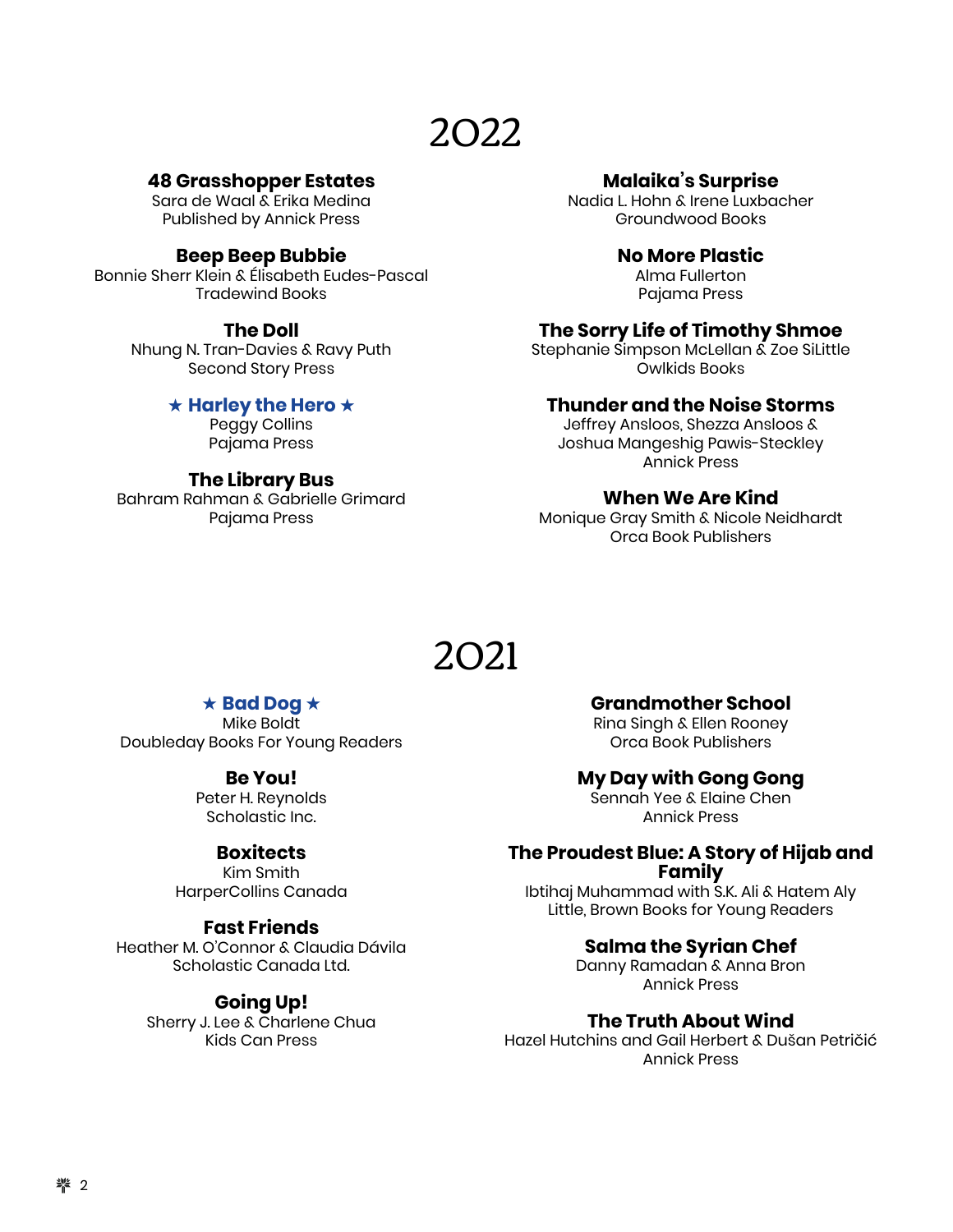#### **Emma's Gems**

Anne Renaud & Leanne Franson Peanut Butter Press

#### **Giraffe and Bird Together Again**

Rebecca Bender Pajama Press

#### **The Magic Boat**

Kit Pearson & Katherine Farris & Gabrielle Grimard Orca Book Publishers

#### **Me, Toma and the Concrete Garden**

Andrew Larsen & Anne Villeneuve Kids Can Press

#### **Mustafa**

Marie-Louise Gay Groundwood Books

#### **A Plan for Pops**

Heather Smith & Brooke Kerrigan Orca Book Publishers

#### **The Reptile Club**

Maureen Fergus & Elina Ellis Kids Can Press

#### **Sleep, Sheep!**

Kerry Lynn Sparrow & Guillaume Perreault Kids Can Press

#### **Sloth at the Zoom**

Helaine Becker & Orbie Owlkids Books

#### ★ **That's Not Hockey!** ★

Andrée Poulin & Félix Girard Annick Press

### 2019

#### ★ **Barnaby Never Forgets** ★

Pierre Collet-Derby Candlewick Press

#### **The Better Tree Fort**

Jessica Scott Kerrin & Qin Leng Groundwood Books

#### **Harry's Hiccups**

Jean Little & Joe Weissmann Orca Book Publishers

#### **I Love My Purse**

Belle DeMont & Sonja Wimmer Annick Press

#### **I Love Sharks, Too!**

Leanne Shirtliffe & Lorenzo Montatore Sky Pony Press

**The Magician's Secret**

Zachary Hyman & Joe Bluhm Tundra Books

#### **Sun Dog**

Deborah Kerbel & Suzanne Del Rizzo Pajama Press

#### **Tricky**

Kari Rust Owlkids Books

#### **What's My Superpower?**

Aviaq Johnston & Tim Mack Inhabit Media

#### **Where Oliver Fits**

Cale Atkinson Tundra Books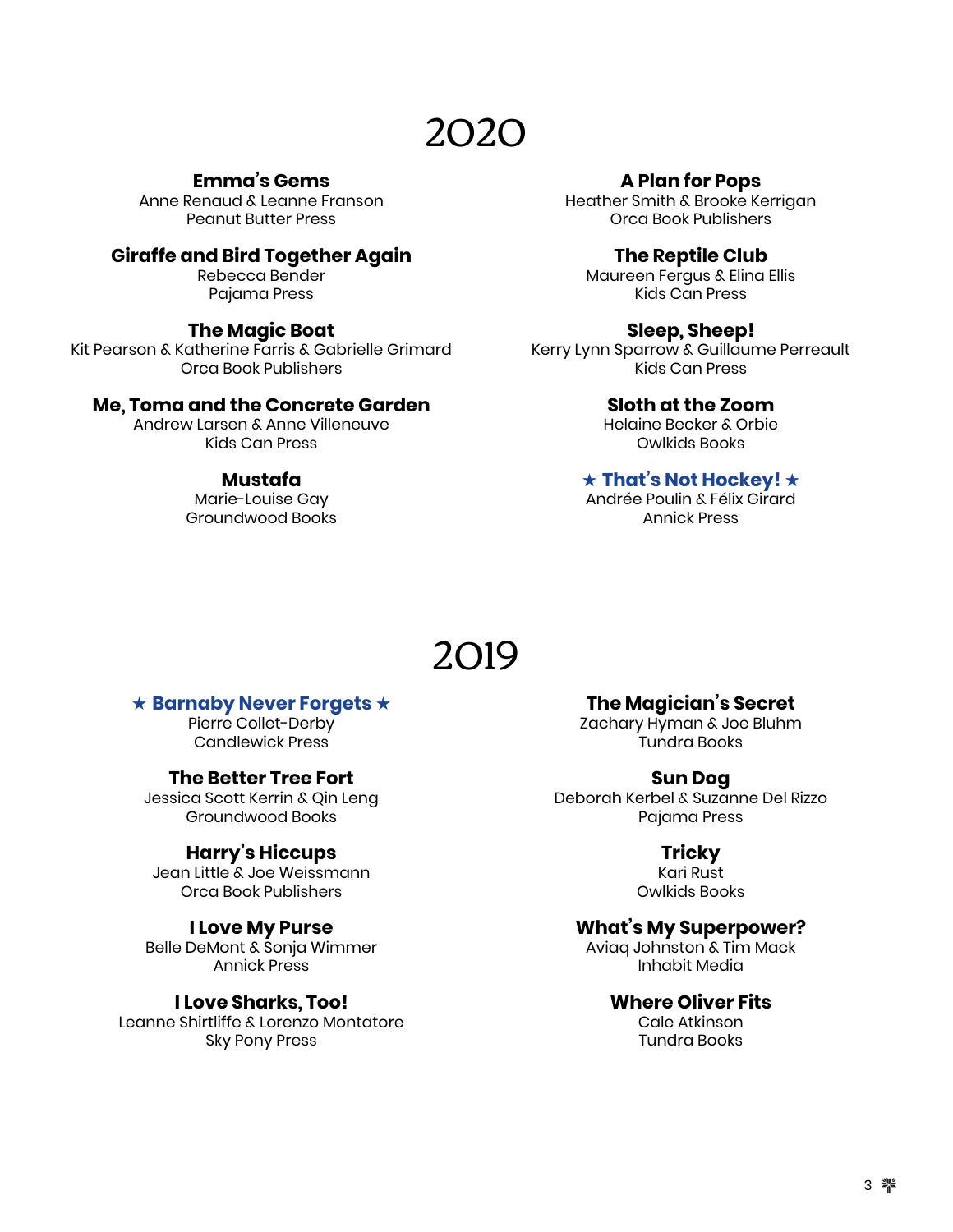#### **The Branch**

Mireille Messier & Pierre Pratt Kids Can Press

#### **The Darkest Dark**

Chris Hadfield & Kate Fillion & Eric & Terry Fan Tundra Books

#### **Even Superheroes Have Bad Days**

Shelly Becker & Eda Kaban Sterling Publishing

#### **French Toast**

Kari-Lynn Winters & François Thisdale Pajama Press

#### **Great**

Glen Gretzky & Lauri Holomis & Kevin Sylvester Puffin Canada

#### **The Little Boy Who Lived Down the Drain**

Carolyn Huizinga Mills & Brooke Kerrigan Fitzhenry & Whiteside & Limited

#### **Milo and Georgie**

Bree Galbraith & Josée Bisaillon Owlkids Books Inc.

#### **The Owl and the Lemming**

Roselynn Akulukjuk & Amanda Sandland Inhabit Media Inc.

#### ★ **Shark Lady: The True Story of How Eugenie Clark Became the Ocean's Most Fearless Scientist** ★

Jess Keating & Marta Álvarez Miguéns **Sourcebooks** 

#### **A Squiggly Story**

Andrew Larsen & Mike Lowery Kids Can Press

## 2017

#### **The Artist and Me**

Shane Peacock & Sophie Casson Owlkids Books

#### **The Good Little Book**

Kyo Maclear & Marion Arbona Tundra Books

#### **Harry and Walter**

Kathy Stinson & Qin Leng Annick Press

#### **If I Had a Gryphon**

Vikki VanSickle & Cale Atkinson Tundra Books

#### **Invisibill**

Maureen Fergus & Dušan Petričić Tundra Books

★ **The Night Gardener** ★

Eric Fan and Terry Fan Simon and Schuster Books for Young Readers

#### **Snap!**

Hazel Hutchins & Dušan Petričić Annick Press

#### **Sometimes I Feel Like a Fox**

Danielle Daniel Groundwood Books

#### **Stanley at School**

Linda Bailey & Bill Slavin Kids Can Press Ltd.

#### **The Wolf-Birds**

Willow Dawson Owlkids Books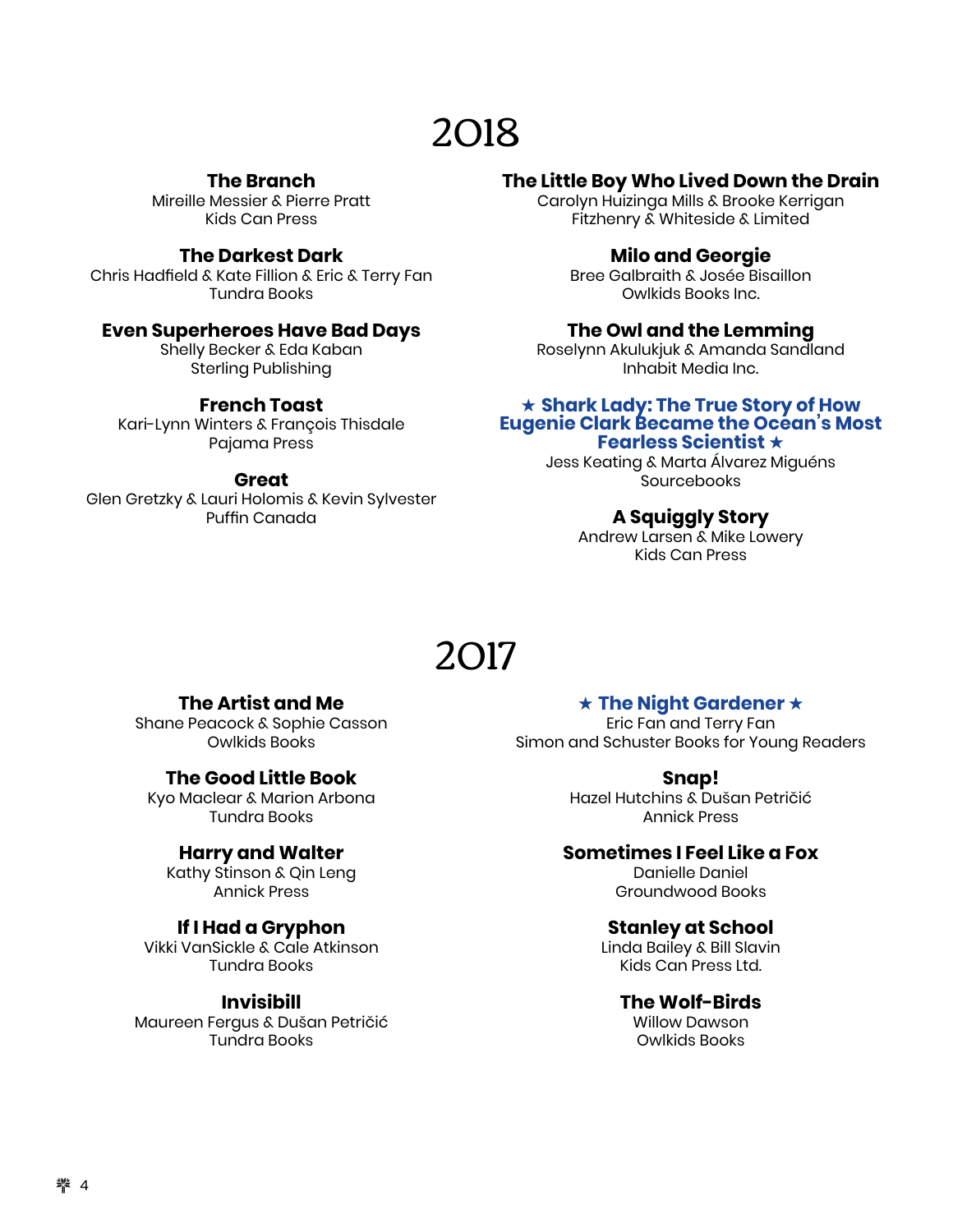#### **Butterfly Park**

Elly MacKay Running Press/Publisher's Group Canada

> **The Cardinal and the Crow** Michael Moniz Simply Read Books

#### **Fishermen Through and Through**

Colleen Sydor & Brooke Kerrigan Red Deer Press

#### **Henry Holton Takes the Ice**

Sandra Bradley & Sara Palacios Penguin Young Readers; Dial

#### ★ **If Kids Ruled the World** ★

Linda Bailey & David Huyck Kids Can Press

#### **In a Cloud of Dust**

Alma Fullerton & Brian Deines Pajama Press

#### **Sam's Pet Temper**

Sangeeta Bhadra & Marion Arbona Kids Can Press

#### **Stop, Thief!**

Heather Tekavec & Pierre Pratt Kids Can Press

#### **Super Red Riding Hood**

Claudia Dávila Kids Can Press

#### **We're All Friends Here**

Nancy Wilcox Richards & Tom Goldsmith Scholastic Canada Ltd.

### 2015

#### ★ **The Day My Mom Came to Kindergarten** ★

Maureen Fergus & Mike Lowery Kids Can Press

#### **The Highest Number In The World**

Roy Macgregor & Geneviève Després Tundra Books

#### **Kenta and The Big Wave**

Ruth Ohi Annick Press

#### **Loula Is Leaving for Africa**

Anne Villeneuve Kids Can Press

#### **The Man with the Violin**

Kathy Stinson & Dušan Petričić Annick Press

#### **Morris Micklewhite and the Tangerine Dress**

Christine Baldacchino & Isabelle Malenfant Groundwood Books

#### **The Most Magnificent Thing**

Ashley Spires Kids Can Press

#### **My Blue Is Happy**

Jessica Young & Catia Chien Random House

#### **Oddrey and the New Kid**

Dave Whamond **Owlkids** 

#### **Young Frank, Architect**

Frank Viva Abrams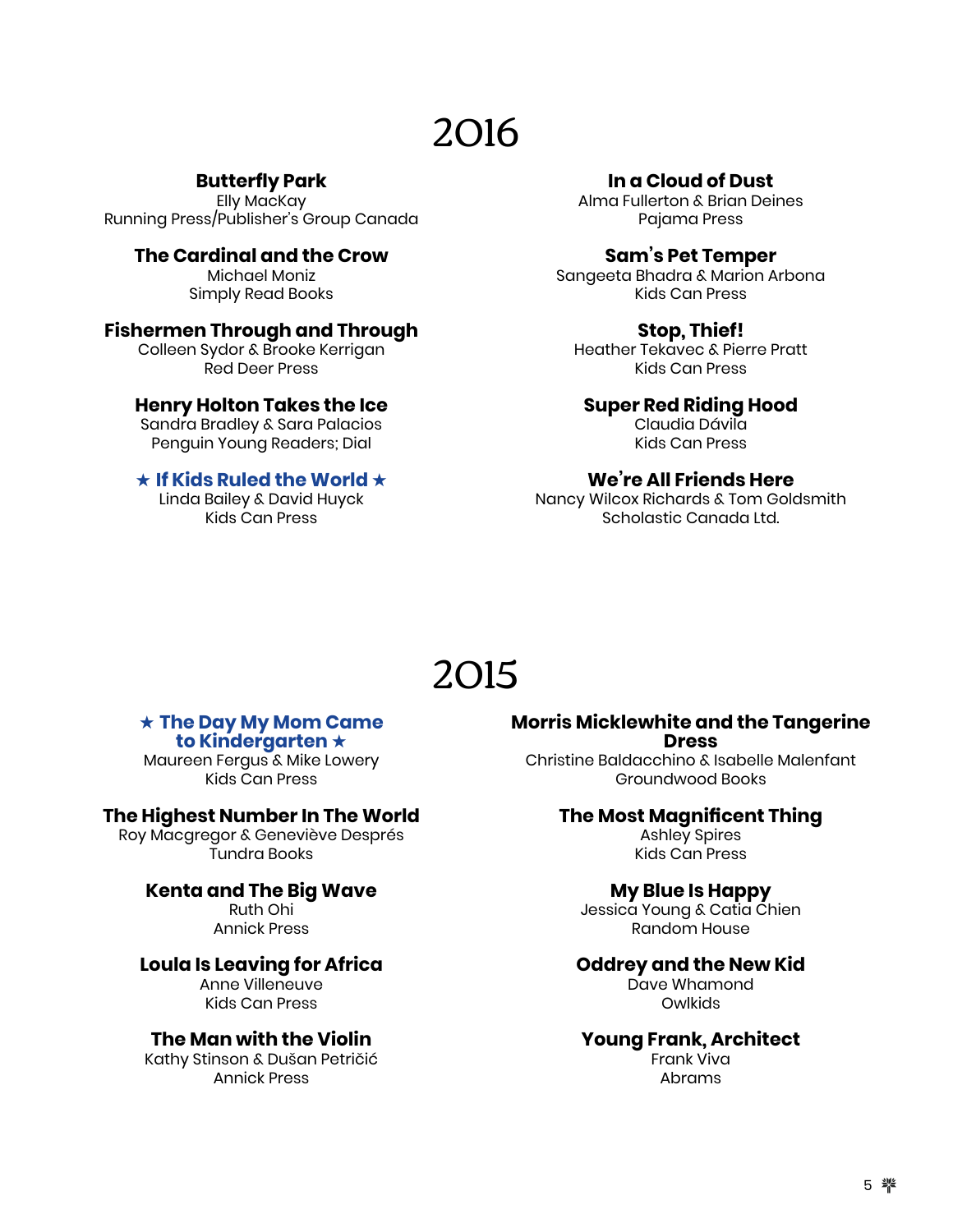**A Good Trade** Alma Fullerton & Karen Patkau Pajama Press

**I Dare You Not To Yawn** Helene Boudreau & Serge Bloch

Candlewick Press

**If You Hold A Seed** Elly MacKay Running Press

**In The Tree House** Andrew Larsen & Dusan Petricic Kids Can Press

**Mr. Zinger's Hat** Cary Fagan & Dusan Petricic Tundra Books

#### ★ **Oddrey** ★

Dave Whamond Owlkids Books

**Sky Color** Peter H. Reynolds Candlewick Press

**This Is Not My Hat** Jon Klassen Candlewick Press

**Uncle Wally's Old Brown Shoe**

Wallace Edwards Orca Books

#### **Willow Finds A Way**

Lana Button & Tania Howells Kids Can Press

## 2013

#### **The Busy Beaver**

Nicholas Oldland Kids Can Press Ltd.

#### **Don't Laugh at Giraffe**

Rebecca Bender Pajama Press Inc.

#### **Ella May and the Wishing Stone**

Cary Fagan & Geneviève Côte Tundra Books

#### **Here Comes Hortense!**

Heather Hartt-Sussman & Georgia Graham Tundra Books

#### **JoJo the Giant**

Jane Barclay & Esperança Melo Tundra Books

#### ★ **Kate and Pippin** ★

Martin Springett & Isobel Springett Puffin Canada/Penguin Group

#### **Larf**

Ashley Spires Kids Can Press Ltd.

#### **Really and Truly**

Émilie Rivard & Anne-Claire Delisle OwlKids Books Inc.

#### **Splinters**

Kevin Sylvester Tundra Books

#### **You Are Stardust**

Elin Kelsey & Soyeon Kim OwlKids Books Inc.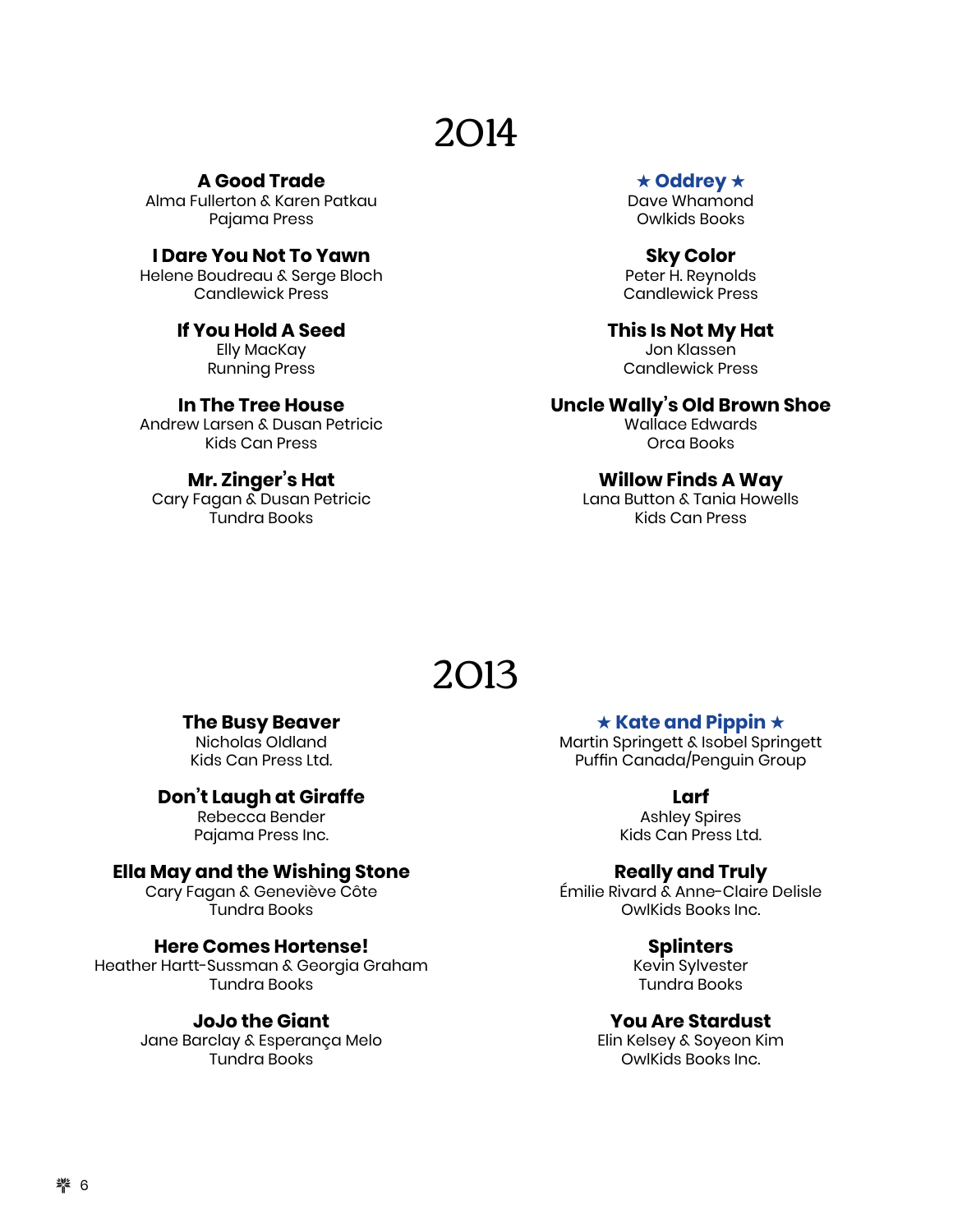#### **A Flock of Shoes**

Sarah Tsiang & Qin Leng Annick Press

#### ★ **Giraffe and Bird** ★

Rebecca Bender Dancing Cat Books/Cormorant Books

#### **Kiss Me! (I'm a Prince!)**

Heather McLeod & Brooke Kerrigan Fitzhenry & Whiteside

#### **The Little Hummingbird**

Michael Nicoll Yahgulanaas D&M Publishers/Greystone Books

#### **Making the Moose Out of Life**

Nicholas Oldland Kids Can Press

#### **Noni Says No**

Heather Hartt-Sussman & Geneviève Côté Tundra Books

#### **One Hockey Night**

David Ward & Brian Deines Scholastic Canada/North Winds Press

#### **Roslyn Rutabaga and the Biggest Hole on Earth!**

Marie-Louise Gay Groundwood Books/House of Anansi Press

#### **Small Saul**

Ashley Spires Kids Can Press

#### **Stanley's Little Sister**

Linda Bailey & Bill Slavin Kids Can Press

## 2011

#### **Big Bear Hug**

Nicholas Oldland Kids Can Press

#### **C'mere Boy!**

Sharon Jennings and Ashley Spires Kids Can Press

#### **Have I Got a Book for You!**

Mélanie Watt Kids Can Press

#### **The Imaginary Garden**

Andrew Larsen and Irene Luxbacher Kids Can Press

#### **Jack the Bear**

Christina Leist Simply Read Books

#### ★ **My Think-A-Ma-Jink** ★

Dave Whamond **Owlkids** 

#### **Perfect Snow**

Barbara Reid Scholastic Canada & Ltd.

#### **Proud as a Peacock, Brave as a Lion**

Jane Barclay and Renné Benoit Tundra Books

#### **Violet**

Tania Duprey Stehlik and Vanja Jovanovic Second Story Press

#### **Willow's Whispers**

Lana Button and Tania Howells Kids Can Press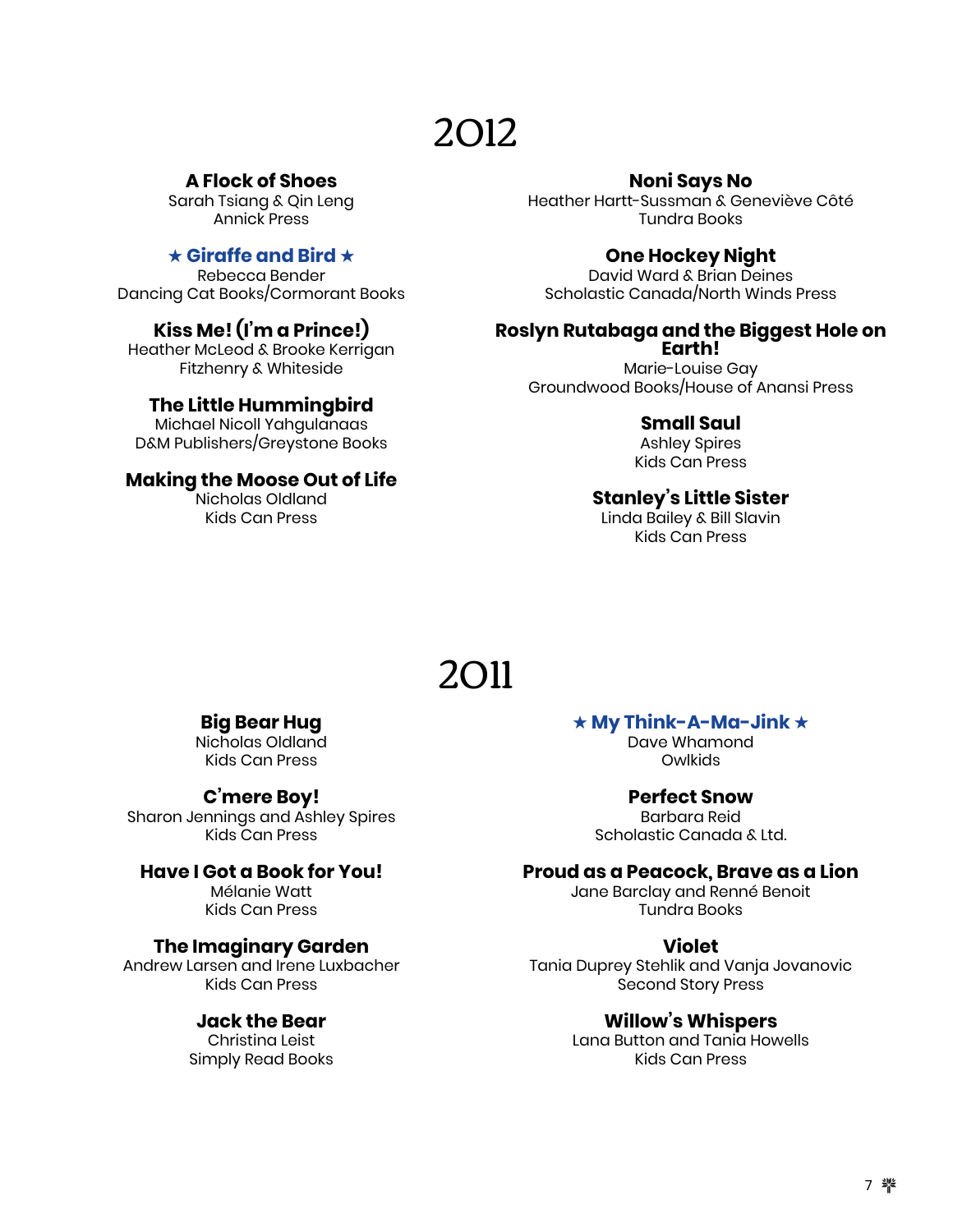#### ★ **Boo Hoo Bird** ★

Jeremy Tankard Scholastic Canada

#### **Bradley McGogg, The Very Fine Frog**

Tim Beiser and Rachel Berman Tundra Books

#### **Crocodiles Play!**

Robert Heidbreder and Rae Maté Tradewind Books

#### **Farley Follows His Nose**

Lynn C Johnston and Beth Cruikshank The Bowen Press / HarperCollins Canada

#### **The King Has Goat Ears**

Katarina Jovanovic and Phillipe Béha Tradewind Books

#### **The King's Taster**

Kenneth Oppel Paintings by Steve Johnson and Lou Fancher HarperCollins Canada

#### **Stanley's Beauty Contest**

Linda Bailey and Bill Slavin Kids Can Press

#### **There's a Cow Under My Bed!**

Valerie Sherrard and David Jardine Creative Book Publishing

#### **When Stella Was Very, Very Small**

Marie-Louise Gay Groundwood Books

#### **You're Mean, Lily Jean**

Frieda Wishinsky and Kady MacDonald Denton Scholastic Canada

### 2009

#### **Buttercup's Lovely Day**

Carolyn Beck Orca Book Publishers

#### ★ **Chester** ★

Mélanie Watt Kids Can Press

#### **Clancy with the Puck**

Chris Mizzoni Raincoast Books

#### **Eliot Jones, Midnight Superhero**

Anne Cottringer Scholastic Canada Ltd

#### **It's Moving Day**

Pamela Hickman Kids Can Press

#### **Making Grizzle Grow**

Rachna Gilmour Fitzhenry & Whiteside Ltd

#### **Mattland**

Hazel Hutchins and Gail Herbert Annick Press

#### **My New Shirt**

Cary Fagan Tundra Books

#### **Stanley at Sea**

Linda Bailey Kids Can Press

#### **Such a Prince**

Dan Bar-el Clarion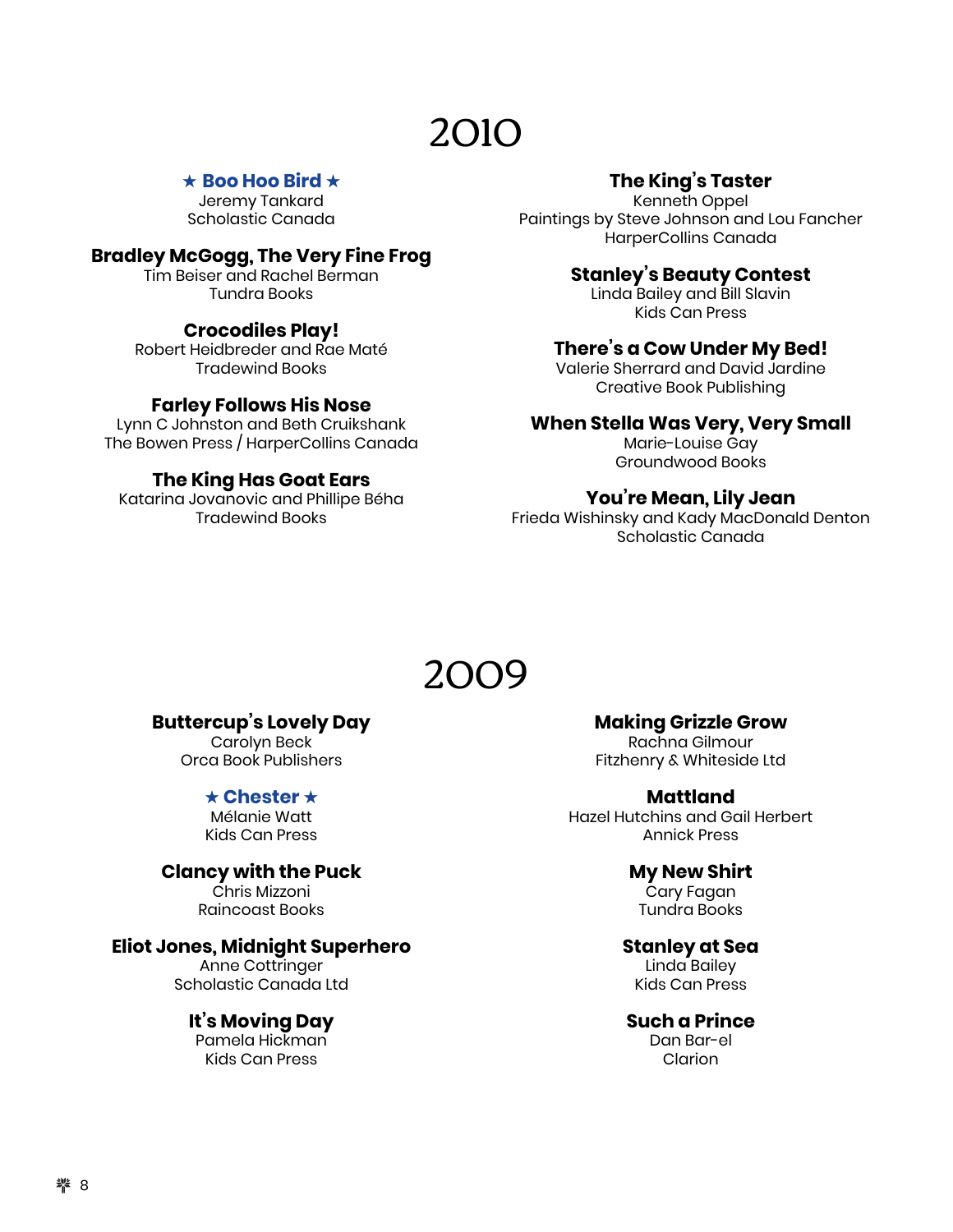#### **The Farm Team**

Linda Bailey & Bill Slavin Kids Can Press

#### **Fox Walked Alone**

Barbara Reid Northwinds Press/Scholastic Canada Ltd.

#### **Grumpy Bird**

Jeremy Tankard Scholastic Press

#### **In My Backyard**

Margriet Ruurs & Ron Broda Tundra Books

#### **Jeffrey and Sloth**

Kari-Lynn Winters & Ben Hodson Orca Book Publishers

#### **Lily and the Paper Man**

Rebecca Upjohn & Renné Benoit Second Story Press

#### **The List**

Hazel Hutchins & Maria van Lieshout Annick Press

#### **Please, Louise!**

Frieda Wishinsky and Marie-Louise Gay Goundwood Books

#### **A Sack Full of Feathers**

Debby Waldman & Cindy Revell Orca Book Publishers

#### ★ **Scaredy Squirrel Makes A Friend** ★

Mélanie Watt Kids Can Press

### 2007

#### **Camilla Chameleon**

Colleen Sydor & Pascale Constantin Kids Can Press

#### **Clara and the Bossy**

Ruth Ohi Annick Press

#### **Earth to Audrey**

Susan Hughes & Stéphane Poulin Kids Can Press

#### **Penelope and the Monsters**

Sheri Radford & Christine Tripp Lobster Press

#### ★ **Scaredy Squirrel** ★

Mélanie Watt Kids Can Press

#### **Sophie and the Sea Monster**

Don Gillmor & Michael Martchenko Scholastic Canada

#### **Stanley's Wild Ride**

Linda Bailey & Bill Slavin Kids Can Press

#### **Taming Horrible Harry**

Lili Chartrand & Rogé Tundra Books

#### **Wake up, Henry Rooster!**

Margriet Ruurs & Sean Cassidy Fitzhenry and Whiteside

#### **Where's My Hockey Sweater?**

Gilles Tibo & Bruno St-Aubin Scholastic Canada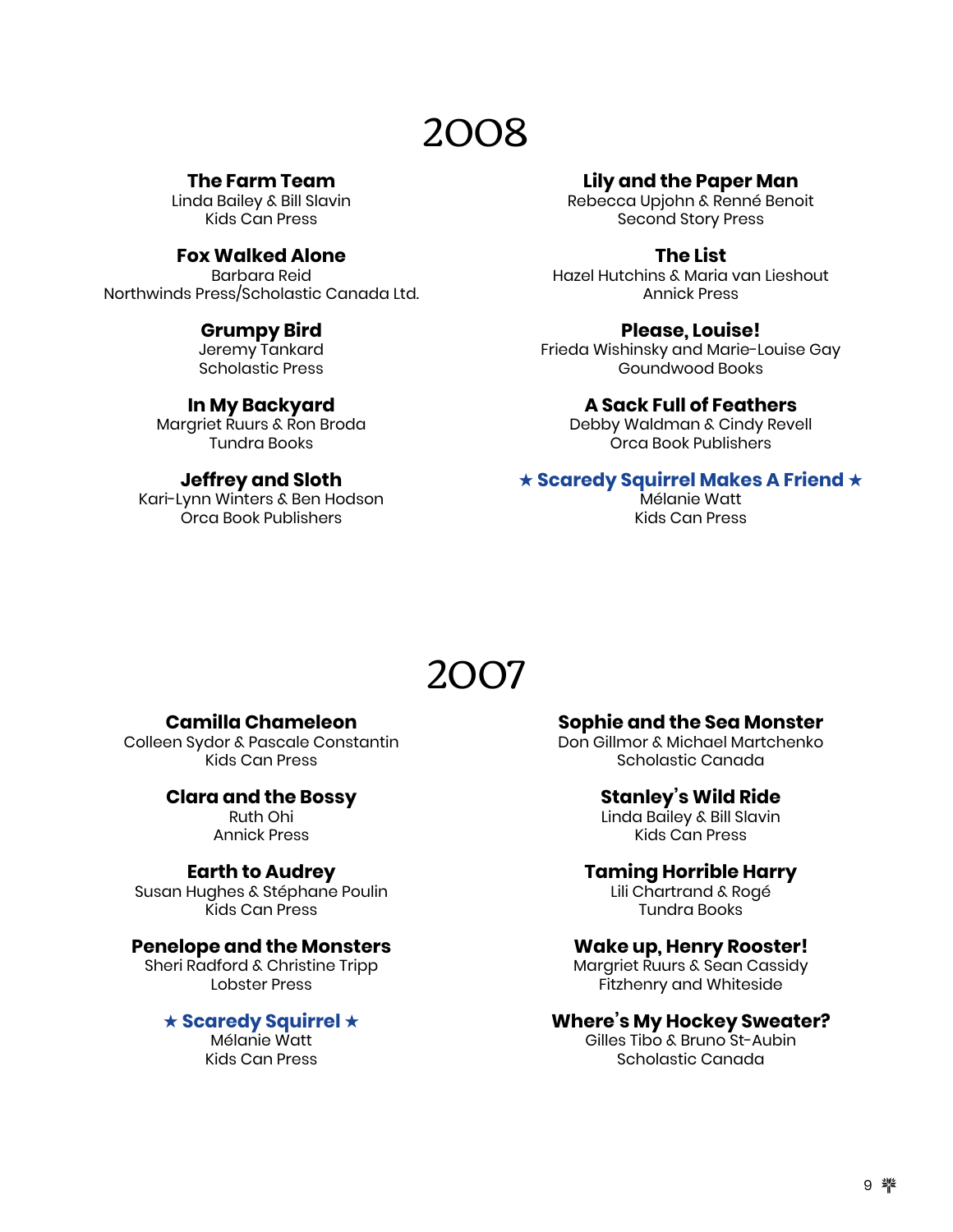#### **Ben Over Night**

Sarah Ellis & Kim LaFave Fitzhenry & Whiteside

#### **Beneath The Bridge**

Hazel Hutchins & Ruth Ohi Annick Press

#### **Bigbeard's Hook**

Evan Solomon & Bill Slavin Viking Canada & 2005

#### ★ **The Boy Who Loved Bananas** ★

George Elliott & Andrej Krystoforski Kids Can Press

#### **Gummytoes**

Sean Cassidy & Sean Cassidy Fitzhenry & Whiteside

#### **Leon's Song**

Stephanie McLellan & Dianna Bonder Fitzhenry & Whiteside

#### **Mile High Apple Pie**

Laura Langston & Lindsey Gardiner Bodley Head/Random House

#### **Penelope And The Humongous Burp**

Sheri Radford & Christine Tripp Lobster Press

#### **Rainy Days With Bear**

Maureen Hull & Leanne Franson Lobster Press

#### **Stella Princess Of The Sky**

Marie Louise Gay Groundwood Books

### 2005

#### **A Very Unusual Dog**

Dorothy Joan Harris & Kim LaFave North Winds Press/Scholastic

#### **Bagels from Benny**

Aubrey Davis & Dušan Petričić Kids Can Press

#### **Camels Always Do**

Lynn Manuel & Kasia Charko **Orca** 

#### ★ **Drumheller Dinosaur Dance** ★

Robert Heidbreder & Bill Slavin & & Esperança Melo Kids Can Press

#### **Our Canadian Flag**

Maxine Trottier & Brian Deines North Winds Press/Scholastic

**Perfect Man** Troy Wilson & Dean Griffiths **Orca** 

**Suki's Kimono** Chieri Uegaki & Stéphane Jorisch Kids Can Press

#### **The Sidewalk Rescue**

Hazel Hutchins & Ruth Ohi Annick Press

#### **This is the Dog**

Sheryl McFarlan & Chrissie Wysotski Fitzhenry & Whiteside

#### **Too Many Books!**

Gilles Tibo & Bruno St-Aubin Scholastic Canada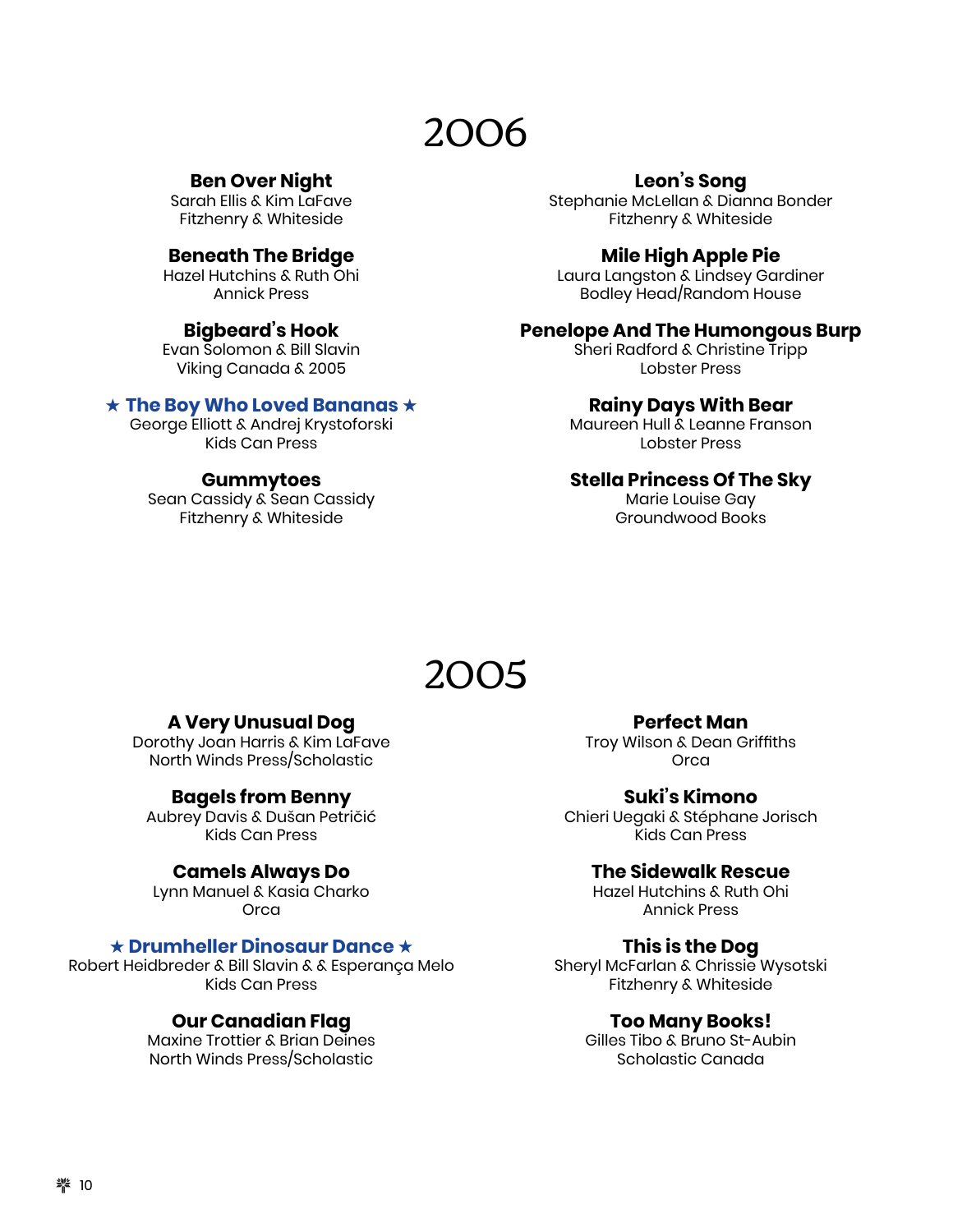**An Alien in My House**

Shenaaz Nanji & Chum G. McLeod Second Story

**The F Team**

Anne Laurel Carter & Rose Cowles **Orca** 

#### **Hank and Fergus**

Susin Nielsen-Fernlund & Louise-Andre Laliberte Orca

> **How Hot Was It?** Jane Barclay & Janice Donato Lobster Press

**It Couldn't Be Worse** Vlasta Van Kampen Annick **Jillian Jiggs and the Great Big Snow** Phoebe Gilman **Scholastic** 

**Sink or Swim** Valerie Coulman & Rogé Lobster Press

#### ★ **Stanley's Party** ★

Linda Bailey & Bill Slavin Kids Can Press

**The Subway Mouse** Barbara Reid **Scholastic** 

#### **You Can't Rush a Cat**

Karleen Bradford & Leslie Elizabeth Watts **Orca** 

### 2003

#### **Alphabeasts**

Wallace Edwards Kids Can Press

**Badger's New House**

Robin Muller Scholastic Canada

#### **Courage to Fly**

Troon Harrison & Zhong-Yang Huang Red Deer Press

#### **Full Moon Rising**

Joanne Taylor & Susan Tooke Tundra Books

#### **Give Maggie a Chance**

Frieda Wishinsky & Dean Griffiths Fitzhenry & Whiteside

**The Name of the Child**

Marilynn Reynolds & Don Kilby Orca Book Publishers

#### **The Rumor: A Jataka Tale from India**

Jan Thornhill Maple Tree Press

#### **Stella: Fairy of the Forest**

Marie-Louise Gay Groundwood Books

#### **When the Giant Stirred: Legend of a Volcanic Island**

Celia Godkin Fitzhenry & Whiteside

#### ★ **Z is for Zamboni: A Hockey Alphabet** ★

Matt Napier & Melanie Rose Sleeping Bear Press